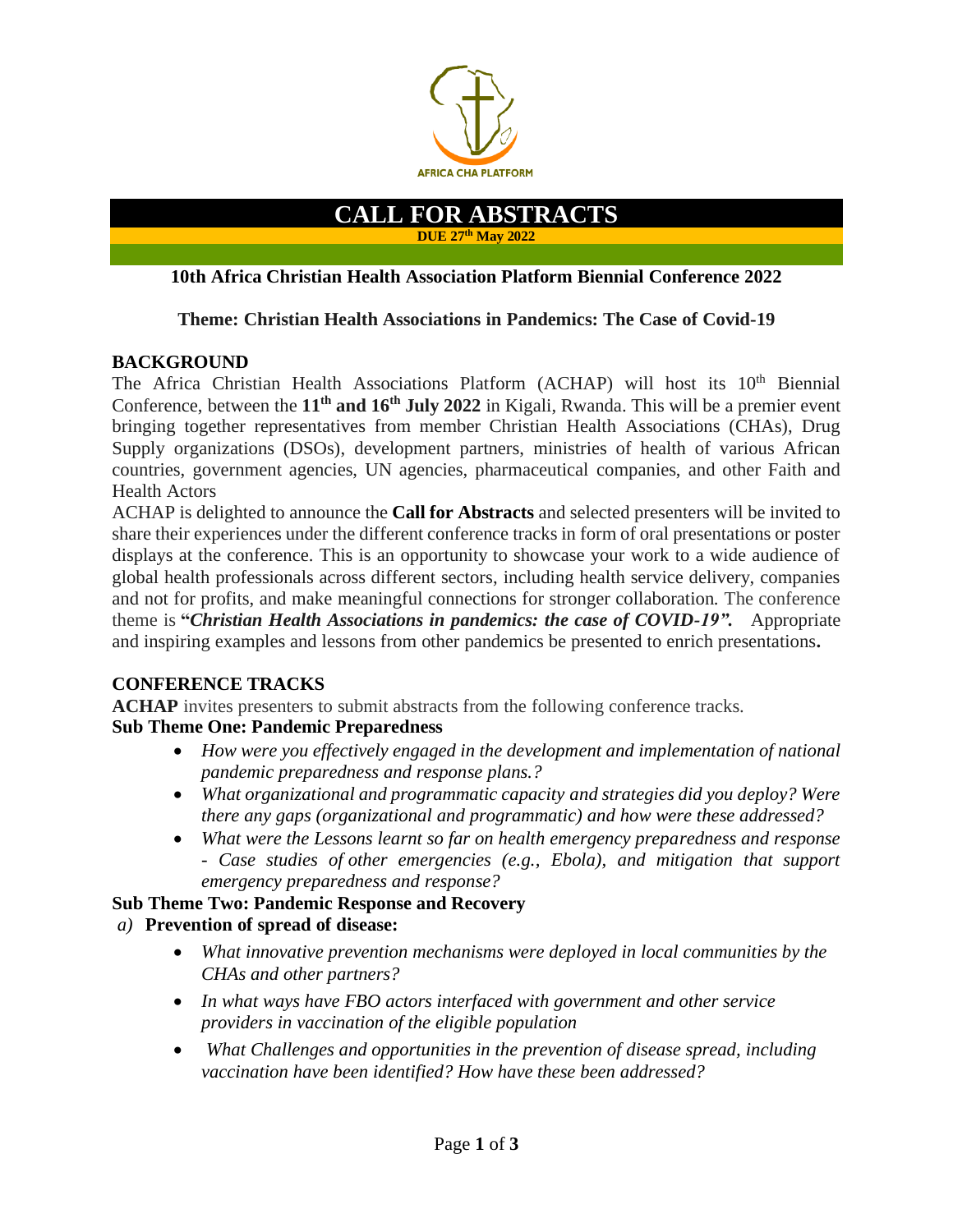

# *b)* **Surveillance and monitoring:**

- *What roles have Faith based systems played in pandemic surveillance and monitoring?*
- *What partnerships and coordination opportunities can faith-based health systems leverage in surveillance and monitoring of pandemics? What existing structures supported this?*

# *c)* **Case investigation and treatment:**

- *In what ways have FBO actors interfaced with government and other service providers in testing and treatment of cases?*
- *What Challenges and opportunities in pandemic case investigation and treatment have been identified? How have these been addressed?*

# **d) Recovering from an emergency**

- *How did Covid-19 impact your health system at National and local health systems? How have you adapted to this so far?*
- *What were the Contingencies and innovations to mitigate the impact of the pandemic on essential health systems components- Human resources for health (shortages of staff, information and education, Psychosocial support), Essential drugs supply, governance and leadership, health information systems, health financing?*
- *What were the Contingencies and innovations to mitigate the impact of the pandemic on the delivery of other essential health services like HIV/TB, routine immunizations, FP/RH, MNCH, Nutrition, and routine services delivery?*
- *How did you harness technology in ensuring continuity of services and operations during the pandemic?*
- *How did you effectively engage & support the communities to continuously adapt with the pandemic?*

## **Sub Theme Three: Communication and Advocacy**:

- *What innovations did you apply in Risk Communication and Community Engagement (RCCE) during COVID-19 response?*
- *How have you been involved in countering misinformation and disinformation in the community including social and mainstream media?*
- *What innovations did you apply to generate demand creation for vaccination and adoption of preventive behaviors ?*
- *How can ACHAP optimize Health Management Information Systems and ICT to leverage CHAs available (but undocumented) assets, role, contributions, and service output data to promote their visibility and impact, through dialogue, negotiations, partnerships and advocacy at the country, continental and global stage?*
- *In what ways did you engage religious leaders and other community owned resource persons engaged in advocacy?*